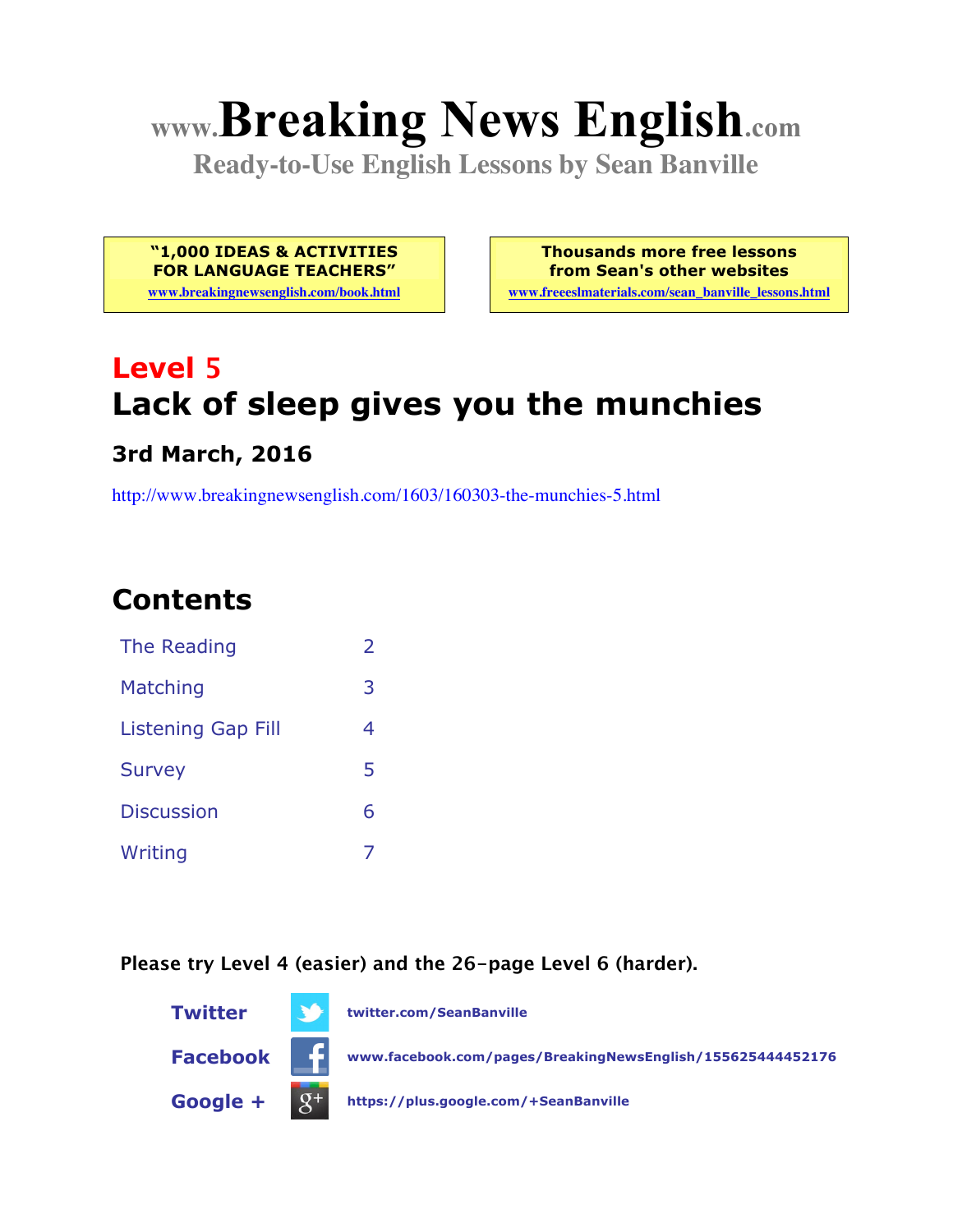## **THE READING**

From http://www.breakingnewsenglish.com/1603/160303-the-munchies-5.html

Do you ever wonder why you are hungrier than usual if you do not sleep well? Researchers from the University of Chicago say they have found a reason. Their study shows that a lack of sleep makes people hungrier the next day. Sleeplessness releases chemicals in the brain that increase the pleasure of eating, and this makes us eat more, especially food that is high in calories. The researchers found that people who lack sleep crave snacks more than healthier foods. People in the study who did not get enough sleep ate up to twice as much fat content as when they slept for eight hours.

The study was conducted on 14 volunteers in their twenties. Researchers created two different situations. In one, the volunteers spent 8.5 hours in bed each night and averaged 7.5 hours of sleep. In the other, they spent just 4.5 hours in bed and averaged 4.2 hours sleep. In the first situation, the subjects ate three meals a day. However, in the second situation, the volunteers could not resist "highly palatable, rewarding snacks". This happened just 90 minutes after they had eaten a meal that gave them 90 per cent of their required daily calories.

Sources: http://www.**business-standard.com**/article/news-ians/lack-of-sleep-will-prompt-you-to-bingemore-116030100394\_1.html http://www.**hitc.com**/en-gb/2016/02/29/lack-of-sleep-alters-brain-chemicals-to-bring-on-cannabisstyle/ http://www.**healthcanal.com**/disorders-conditions/sleep/70779-sleep-loss-boosts-hunger-andunhealthy-food-choices.html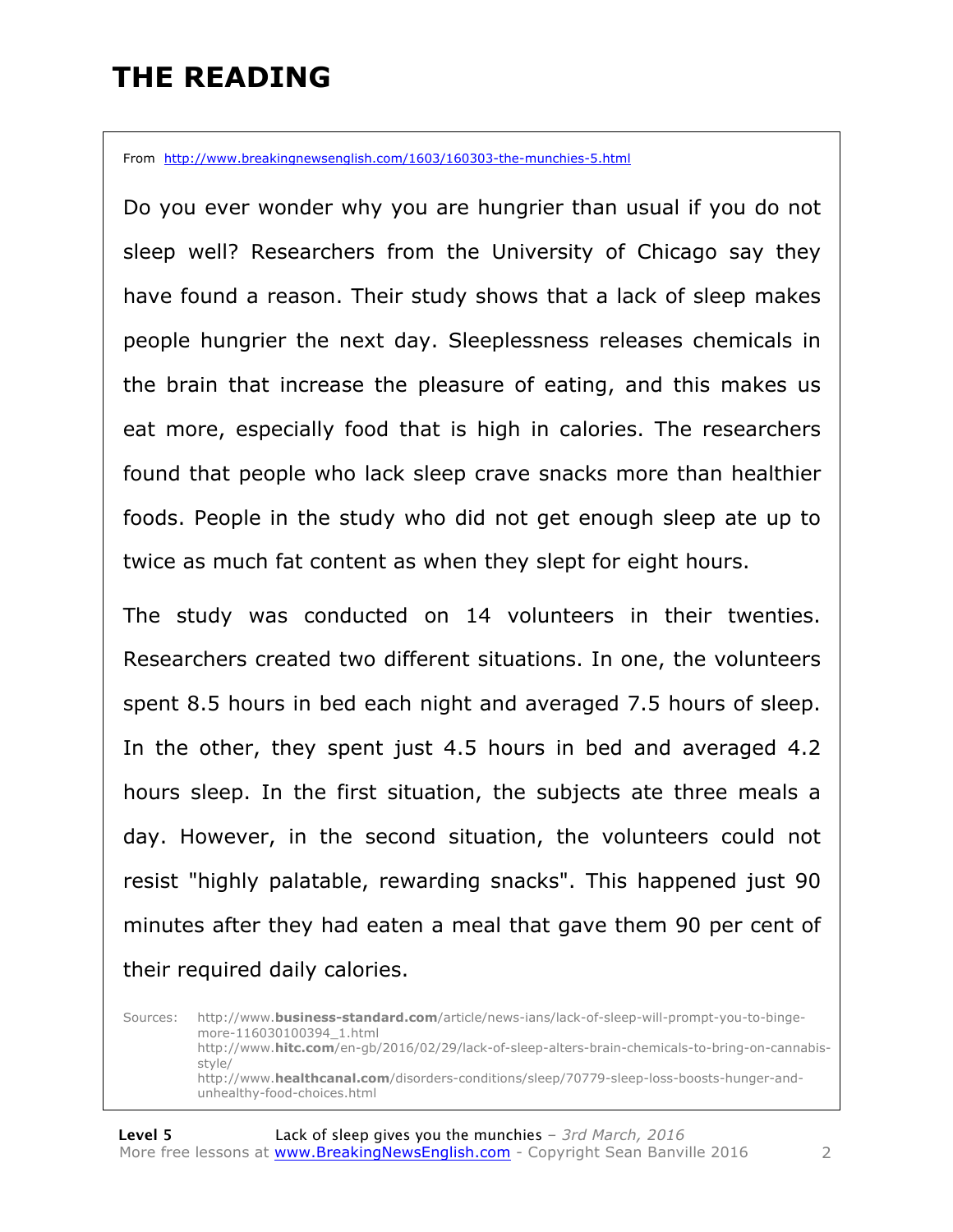# **MATCHING**

From http://www.breakingnewsenglish.com/1603/160303-the-munchies-5.html

#### **PARAGRAPH ONE:**

| 1. | you are hungrier than            | a.             | of sleep           |
|----|----------------------------------|----------------|--------------------|
| 2. | they have found a                | b.             | in the brain       |
| 3. | a lack                           | $\mathsf{C}$ . | much fat content   |
| 4. | Sleeplessness releases chemicals | d.             | snacks             |
| 5. | increase the                     | e.             | for eight hours    |
| 6. | people who lack sleep crave      | f.             | pleasure of eating |
| 7. | up to twice as                   | g.             | usual              |
| 8. | they slept                       | h.             | reason             |

#### **PARAGRAPH TWO:**

| 1. | The study was conducted        | a.             | rewarding snacks      |
|----|--------------------------------|----------------|-----------------------|
| 2. | Researchers created two        | b.             | three meals a day     |
| 3. | averaged                       | $\mathsf{C}$ . | eaten a meal          |
| 4. | the subjects ate               | d.             | 7.5 hours of sleep    |
| 5. | the volunteers could not       | e.             | on 14 volunteers      |
| 6. | highly palatable,              | f.             | calories              |
| 7. | just 90 minutes after they had | g.             | resist                |
| 8. | daily                          | h.             | different situations. |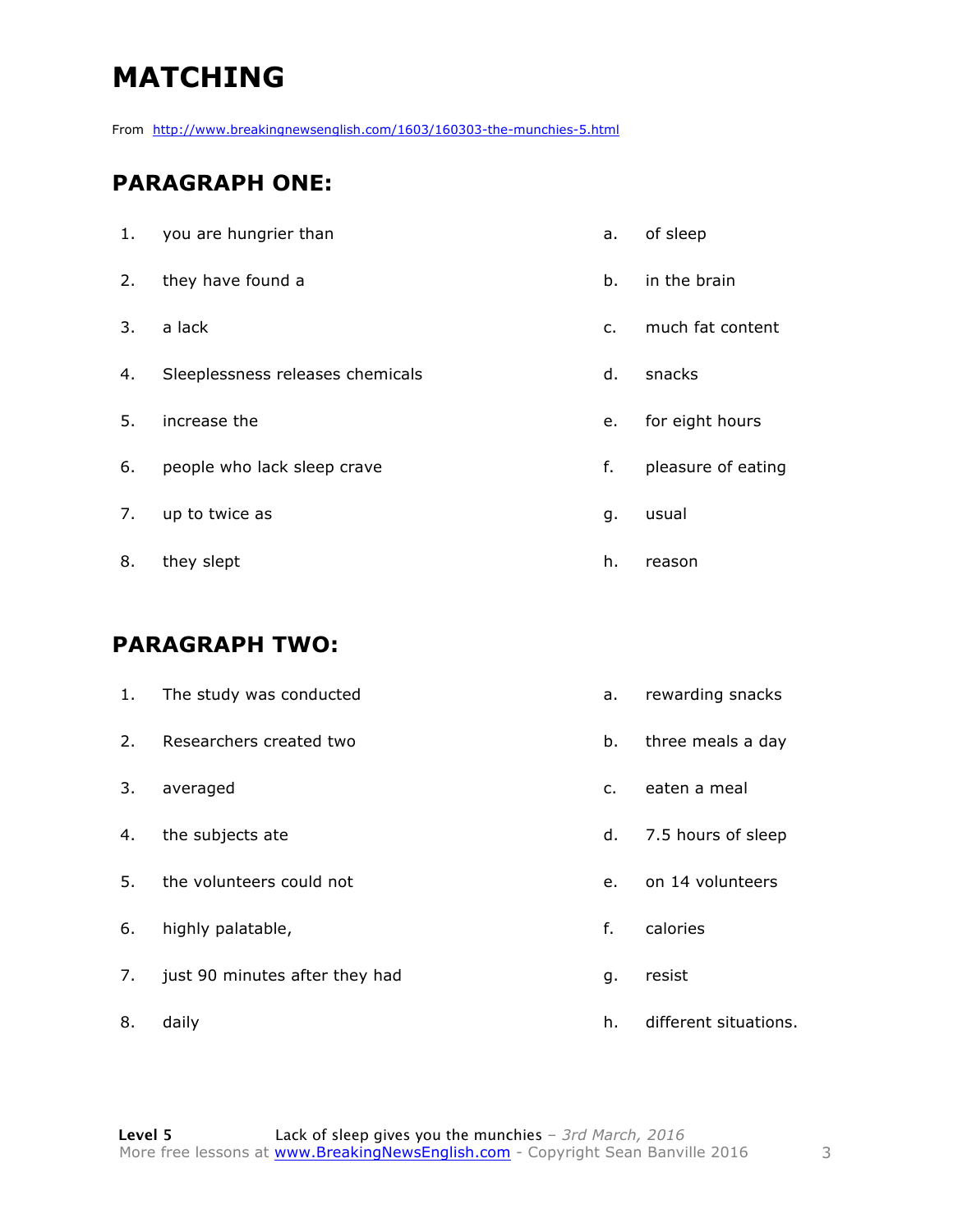## **LISTEN AND FILL IN THE GAPS**

From http://www.breakingnewsenglish.com/1603/160303-the-munchies-5.html

Do you (1) Do you are hungrier than usual if you do not sleep well? Researchers from the University of Chicago say they have found a reason. Their study shows (2) \_\_\_\_\_\_\_\_\_\_\_\_\_\_\_\_\_\_\_ sleep makes people hungrier the next day. Sleeplessness releases chemicals in the brain that increase (3) **Exercise** eating, and this makes us eat more, especially food that is (4) \_\_\_\_\_\_\_\_\_\_\_\_\_\_\_\_\_\_\_\_\_\_. The researchers found that people who lack (5) \_\_\_\_\_\_\_\_\_\_\_\_\_\_\_\_\_\_\_\_\_\_\_ more than healthier foods. People in the study who did not get enough sleep ate up to twice as much (6) when they slept for eight hours. The study was conducted (7) The study was conducted (7) The study in their twenties. Researchers created two (8) and the volunteers created two (8) and the volunteers spent 8.5 hours in bed each night and (9) \_\_\_\_\_\_\_\_\_\_\_\_\_\_\_\_\_\_\_\_\_\_\_\_\_\_ of sleep. In the other, they spent just 4.5 hours in bed and averaged 4.2 hours sleep. In the first situation,  $(10)$  \_\_\_\_\_\_\_\_\_\_\_\_\_\_\_\_\_\_\_\_\_\_\_\_\_ three meals a day. However, in the second situation, the volunteers could not resist "(11) \_\_\_\_\_\_\_\_\_\_\_\_\_\_\_\_\_\_\_, rewarding snacks". This happened just 90 minutes after they had eaten a meal that gave them 90 per cent (12) daily calories.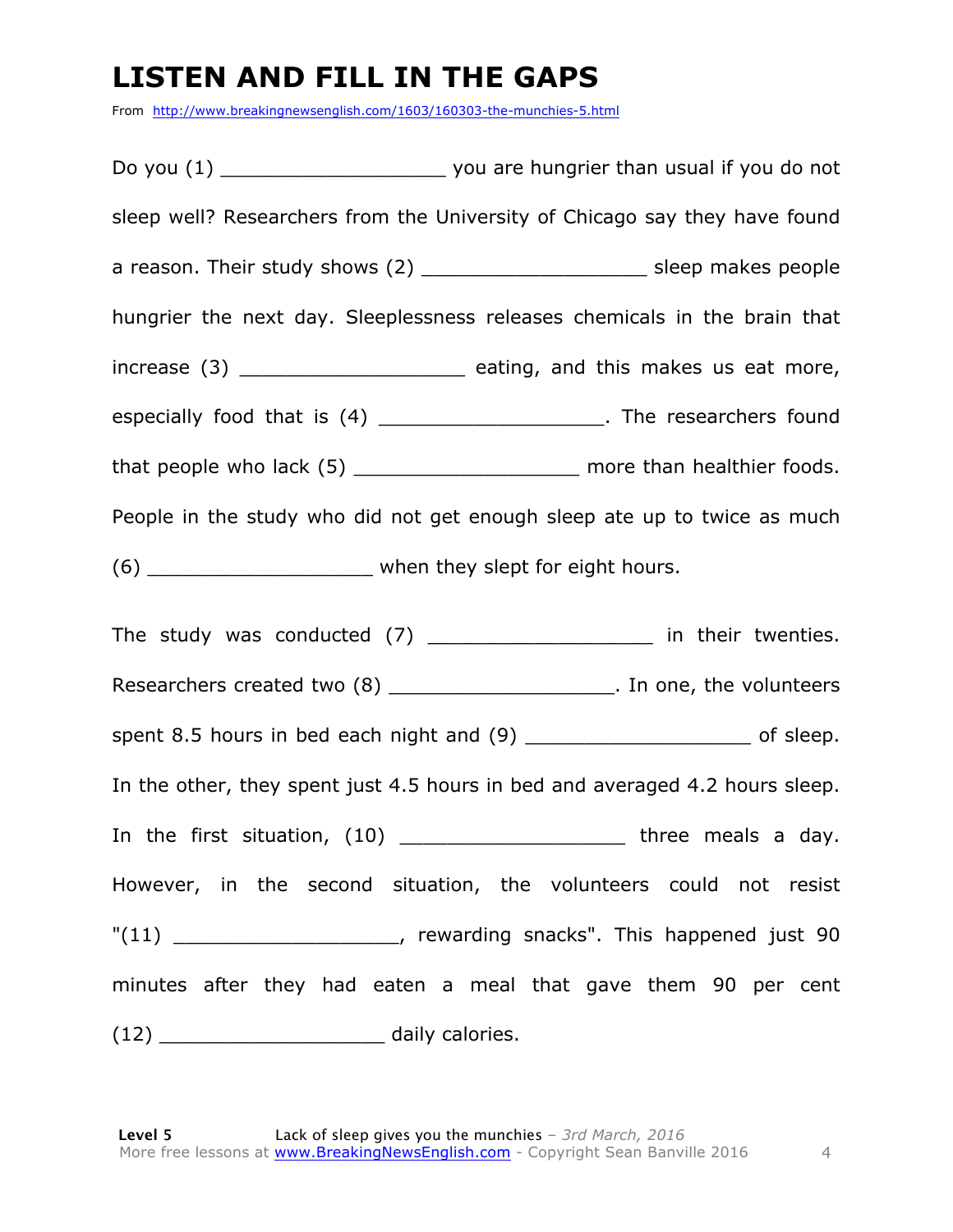# **THE MUNCHIES SURVEY**

From http://www.breakingnewsenglish.com/1603/160303-the-munchies-5.html

Write five GOOD questions about the munchies in the table. Do this in pairs. Each student must write the questions on his / her own paper.

When you have finished, interview other students. Write down their answers.

|      | STUDENT 1 | STUDENT 2 | STUDENT 3 |
|------|-----------|-----------|-----------|
| Q.1. |           |           |           |
| Q.2. |           |           |           |
| Q.3. |           |           |           |
| Q.4. |           |           |           |
| Q.5. |           |           |           |

- Now return to your original partner and share and talk about what you found out. Change partners often.
- Make mini-presentations to other groups on your findings.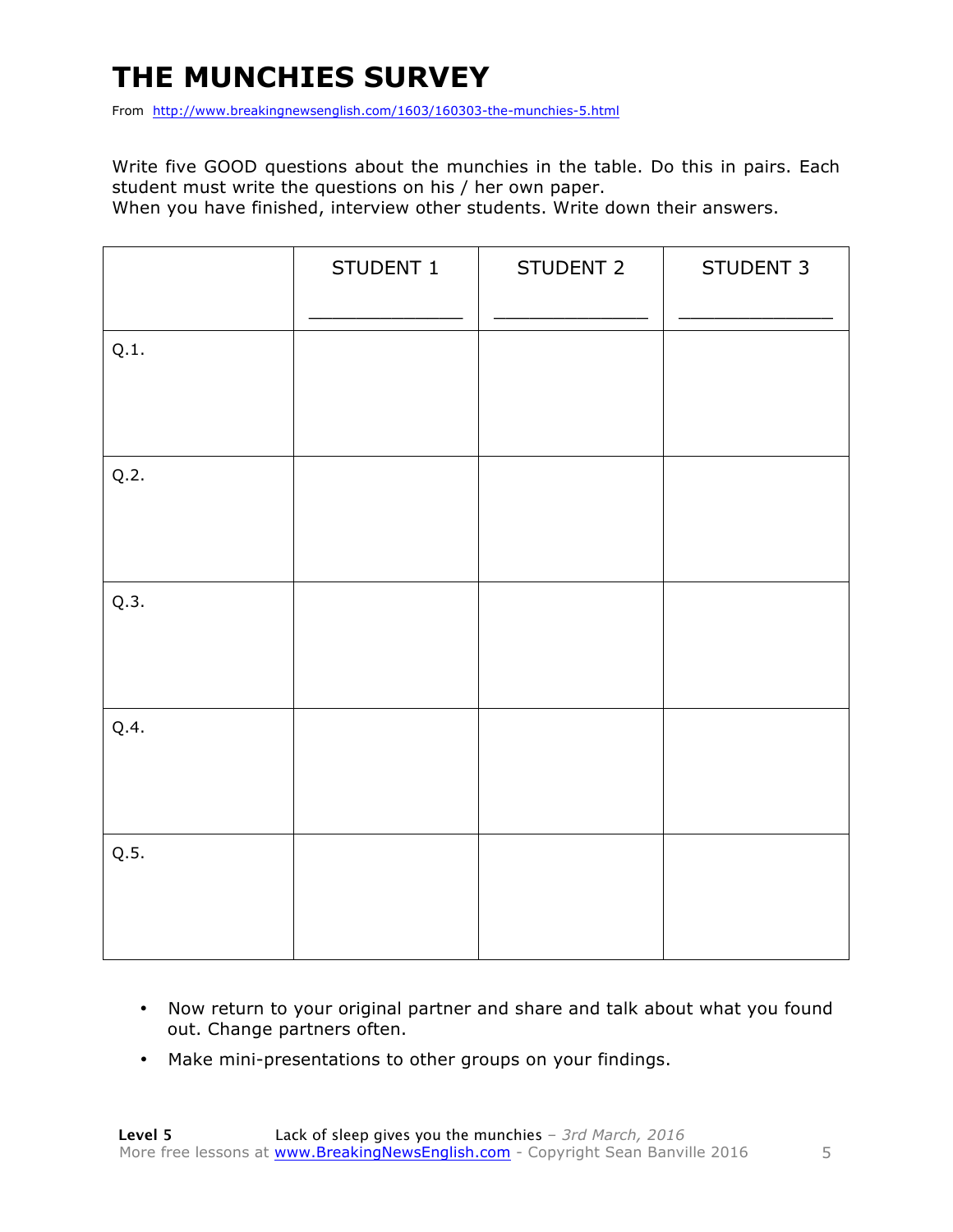# **WRITE QUESTIONS & ASK YOUR PARTNER(S)**

Student A: Do not show these to your speaking partner(s).



Lack of sleep gives you the munchies - 3rd March, 2016 More free lessons at www.BreakingNewsEnglish.com

## **WRITE QUESTIONS & ASK YOUR PARTNER(S)**

Student B: Do not show these to your speaking partner(s).